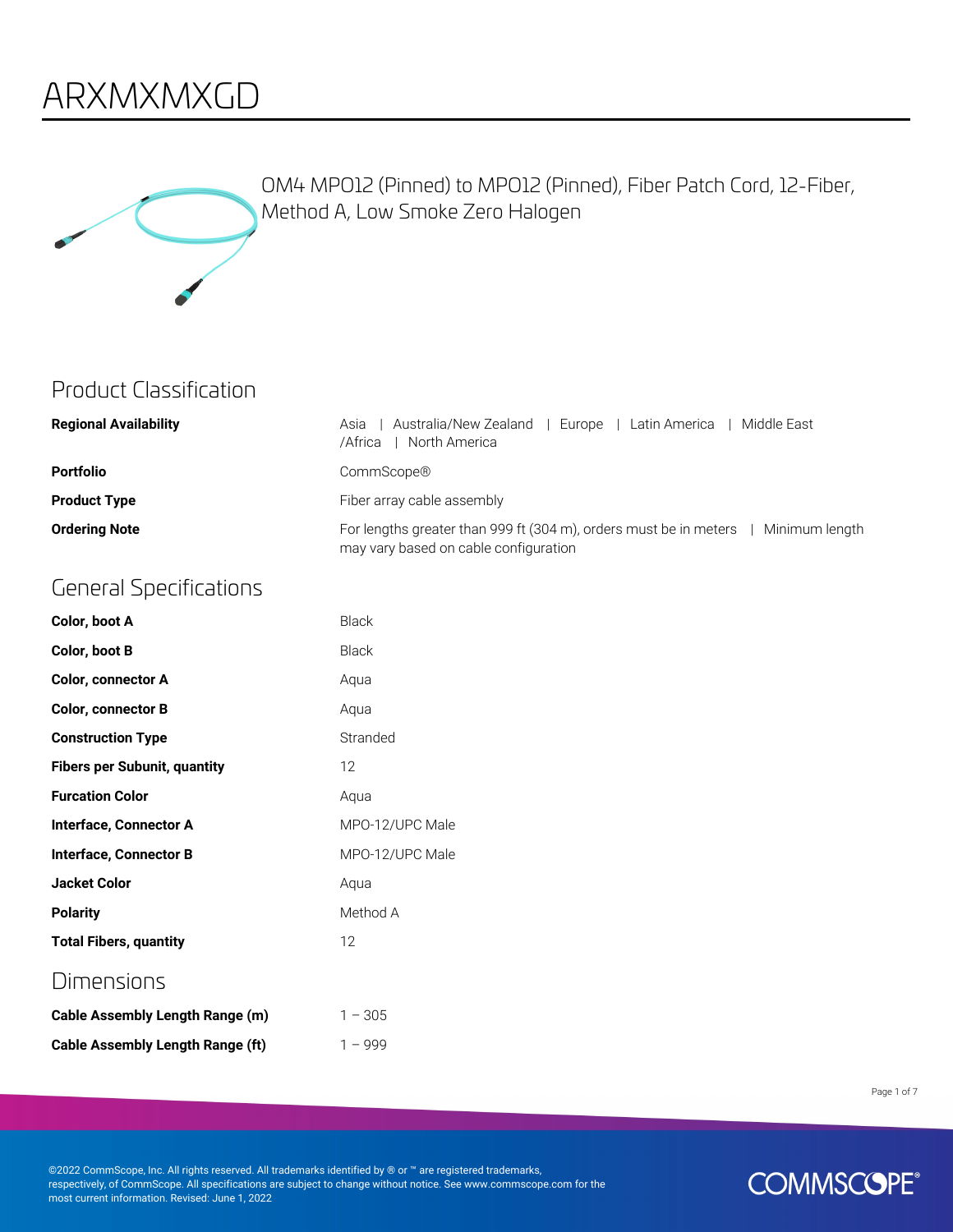### ARXMXMXGD

### Ordering Tree



#### Mechanical Specifications

**Cable Retention Strength, maximum** 11.24 lb @ 0 ° | 4.40 lb @ 90 ° Optical Specifications

| <b>Fiber Mode</b> | Multimode       |
|-------------------|-----------------|
| <b>Fiber Type</b> | OM4, LazrSPEED® |

#### Environmental Specifications

| <b>Operating Temperature</b> | $-10$ °C to +60 °C (+14 °F to +140 °F) |
|------------------------------|----------------------------------------|
| <b>Environmental Space</b>   | Indoor   Low Smoke Zero Halogen (LSZH) |

#### Regulatory Compliance/Certifications

| Agency        | <b>Classification</b>                                                          |
|---------------|--------------------------------------------------------------------------------|
| CHINA-ROHS    | Above maximum concentration value                                              |
| ISO 9001:2015 | Designed, manufactured and/or distributed under this quality management system |
| REACH-SVHC    | Compliant as per SVHC revision on www.commscope.com/ProductCompliance          |
| <b>ROHS</b>   | Compliant/Exempted                                                             |
|               |                                                                                |

#### Included Products

 $9001:2015$ 

760102178 N-012-MP-5K-F30AQ/D LazrSPEED® Low Smoke Zero Halogen Riser Light Duty MPO Patchcord Cable, 12 fiber

860366228 – MPO12, ULTRA LOW LOSS, MALE, OM3/4, AQUA, 3mm

Page 2 of 7

©2022 CommScope, Inc. All rights reserved. All trademarks identified by ® or ™ are registered trademarks, respectively, of CommScope. All specifications are subject to change without notice. See www.commscope.com for the most current information. Revised: June 1, 2022

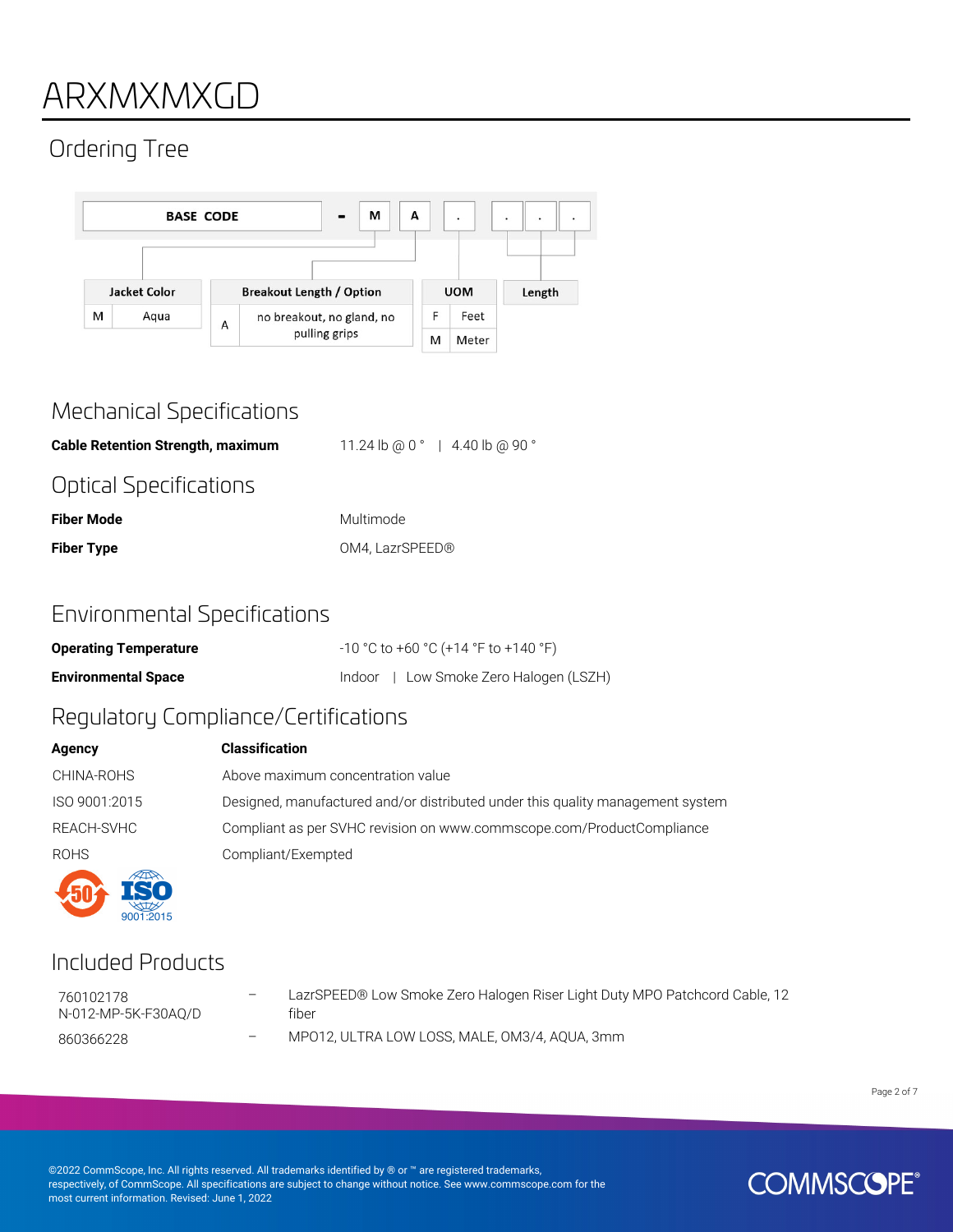## 760102178 | N-012-MP-5K-F30AQ/D



LazrSPEED® Low Smoke Zero Halogen Riser Light Duty MPO Patchcord Cable, 12 fiber

#### Product Classification

| <b>Regional Availability</b>  | Australia/New Zealand   EMEA<br>  Latin America<br>North<br>Asia<br>America |
|-------------------------------|-----------------------------------------------------------------------------|
| <b>Portfolio</b>              | CommScope®                                                                  |
| <b>Product Type</b>           | Fiber indoor cable                                                          |
| <b>Product Series</b>         | N-MP                                                                        |
| <b>General Specifications</b> |                                                                             |
| <b>Cable Type</b>             | MPO trunk cable                                                             |
| <b>Construction Type</b>      | Non-armored                                                                 |
| <b>Fiber Type, quantity</b>   | 12                                                                          |
| <b>Jacket Color</b>           | Aqua                                                                        |
| <b>Jacket Marking</b>         | Feet                                                                        |
| <b>Subunit Type</b>           | Gel-free                                                                    |
| <b>Total Fiber Count</b>      | 12                                                                          |
| <b>Dimensions</b>             |                                                                             |
| <b>Diameter Over Jacket</b>   | 3 mm   0.118 in                                                             |

Representative Image

Page 3 of 7

©2022 CommScope, Inc. All rights reserved. All trademarks identified by ® or ™ are registered trademarks, respectively, of CommScope. All specifications are subject to change without notice. See www.commscope.com for the most current information. Revised: February 14, 2022

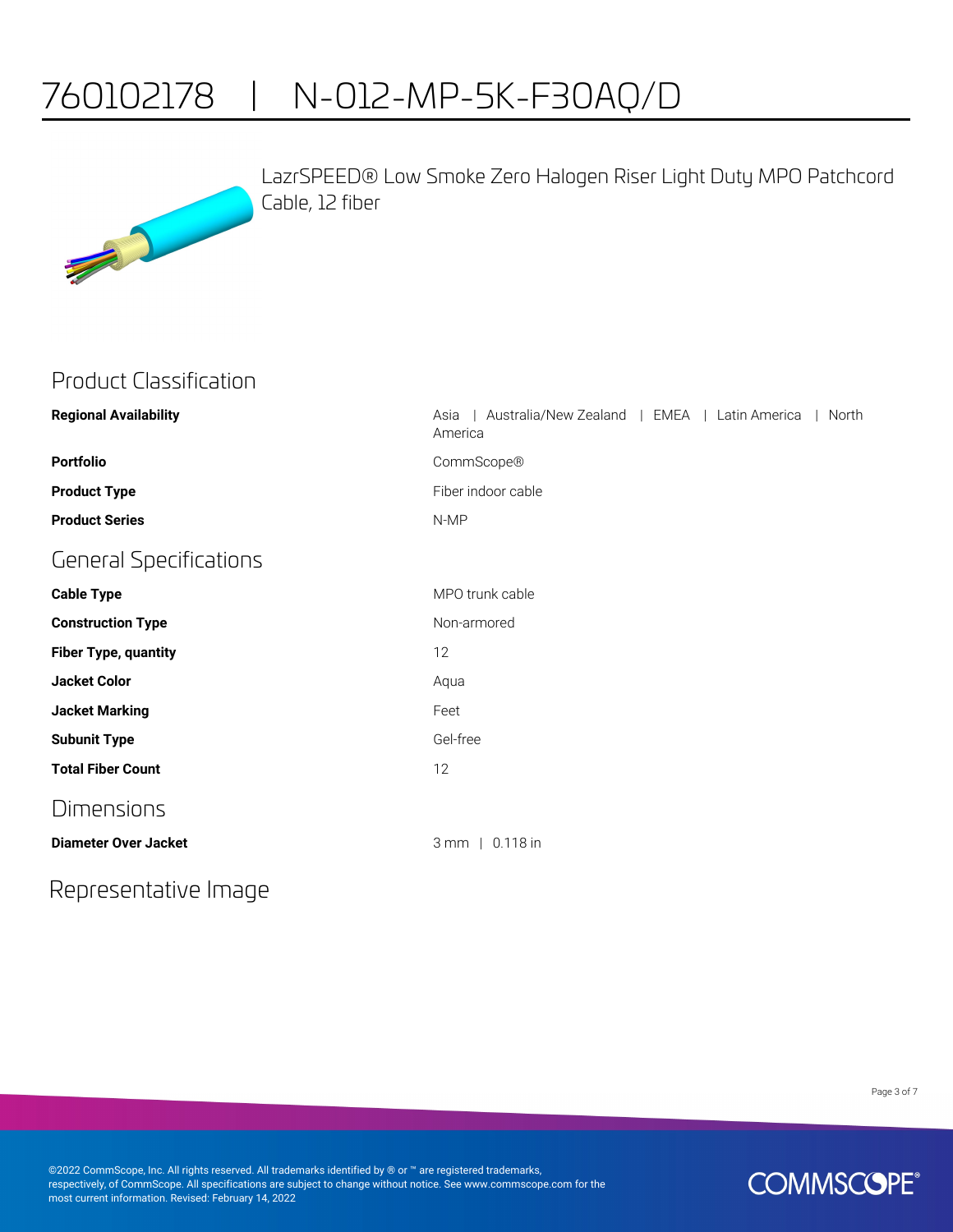### 760102178 | N-012-MP-5K-F30AQ/D



#### Mechanical Specifications

| Minimum Bend Radius, loaded       | 45 mm   1.772 in                          |
|-----------------------------------|-------------------------------------------|
| Minimum Bend Radius, unloaded     | 24 mm   0.945 in                          |
| Tensile Load, long term, maximum  | 100 N   22.481 lbf                        |
| Tensile Load, short term, maximum | 334 N   75.086 lbf                        |
| <b>Compression</b>                | 4 N/mm   22.841 lb/in                     |
| <b>Compression Test Method</b>    | FOTP-41   IEC 60794-1 E3                  |
| <b>Flex</b>                       | 300 cycles                                |
| <b>Flex Test Method</b>           | FOTP-104   IEC 60794-1 E6                 |
| Impact                            | $0.74$ N-m   6.55 in lb                   |
| <b>Impact Test Method</b>         | FOTP-25   IEC 60794-1 E4                  |
| <b>Strain</b>                     | See long and short term tensile loads     |
| <b>Strain Test Method</b>         | FOTP-33   IEC 60794-1 E1                  |
| <b>Twist</b>                      | 10 cycles                                 |
| <b>Twist Test Method</b>          | FOTP-85   IEC 60794-1 E7                  |
| <b>Vertical Rise, maximum</b>     | 500 m 1 1.640.42 ft                       |
| Optical Specifications            |                                           |
| <b>Fiber Type</b>                 | OM4, LazrSPEED® 550   OM4, LazrSPEED® 550 |

#### Environmental Specifications

| Installation temperature     | 0 °C to +60 °C (+32 °F to +140 °F) |
|------------------------------|------------------------------------|
| <b>Operating Temperature</b> | 0 °C to +70 °C (+32 °F to +158 °F) |

Page 4 of 7

©2022 CommScope, Inc. All rights reserved. All trademarks identified by ® or ™ are registered trademarks, respectively, of CommScope. All specifications are subject to change without notice. See www.commscope.com for the most current information. Revised: February 14, 2022

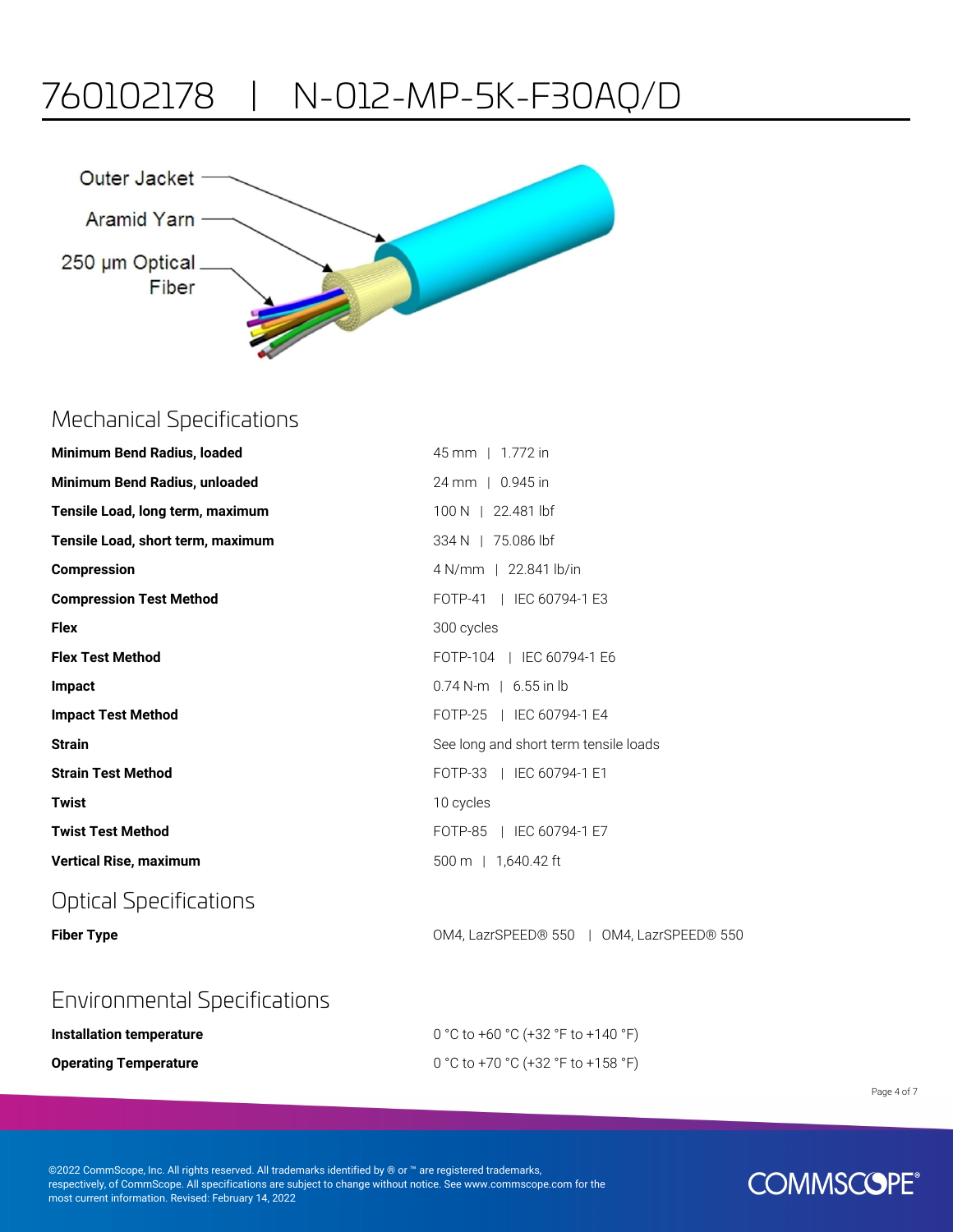# 760102178 | N-012-MP-5K-F30AQ/D

| <b>Storage Temperature</b>                          | $-40$ °C to +70 °C (-40 °F to +158 °F)                                           |
|-----------------------------------------------------|----------------------------------------------------------------------------------|
| <b>Cable Qualification Standards</b>                | ANSI/ICEA S-83-596   Telcordia GR-409                                            |
| <b>EN50575 CPR Cable EuroClass Fire Performance</b> | Dca                                                                              |
| <b>EN50575 CPR Cable EuroClass Smoke Rating</b>     | s1a                                                                              |
| <b>EN50575 CPR Cable EuroClass Droplets Rating</b>  | d1                                                                               |
| <b>EN50575 CPR Cable EuroClass Acidity Rating</b>   | a1                                                                               |
| <b>Environmental Space</b>                          | Low Smoke Zero Halogen (LSZH)  <br>Riser                                         |
| <b>Flame Test Listing</b>                           | NEC OFNR-ST1 (ETL) and c(ETL)                                                    |
| <b>Flame Test Method</b>                            | IEC 60332-3   IEC 60754-2   IEC 61034-2  <br>IEEE 383<br>UL<br>1666 I<br>UL 1685 |

#### Environmental Test Specifications

| <b>Heat Age</b>                      | 0 °C to +85 °C (+32 °F to +185 °F) |
|--------------------------------------|------------------------------------|
| <b>Heat Age Test Method</b>          | IFC 60794-1 F9                     |
| <b>Low High Bend</b>                 | 0 °C to +70 °C (+32 °F to +158 °F) |
| <b>Low High Bend Test Method</b>     | FOTP-37   IEC 60794-1 E11          |
| <b>Temperature Cycle</b>             | 0 °C to +70 °C (+32 °F to +158 °F) |
| <b>Temperature Cycle Test Method</b> | FOTP-3   IEC 60794-1 F1            |
|                                      |                                    |

#### Packaging and Weights

|  | <b>Cable weight</b> |
|--|---------------------|
|  |                     |

**Agency** 

**Cable weight** 8.5 kg/km | 5.712 lb/kft

#### Regulatory Compliance/Certifications

| Agency             | <b>Classification</b>                                                          |
|--------------------|--------------------------------------------------------------------------------|
| CENELEC            | EN 50575 compliant, Declaration of Performance (DoP) available                 |
| ISO 9001:2015      | Designed, manufactured and/or distributed under this quality management system |
| <b>CENELEC ISO</b> |                                                                                |

#### \* Footnotes

 $9001:2015$ 

**Operating Temperature** Specification applicable to non-terminated bulk fiber cable

Page 5 of 7

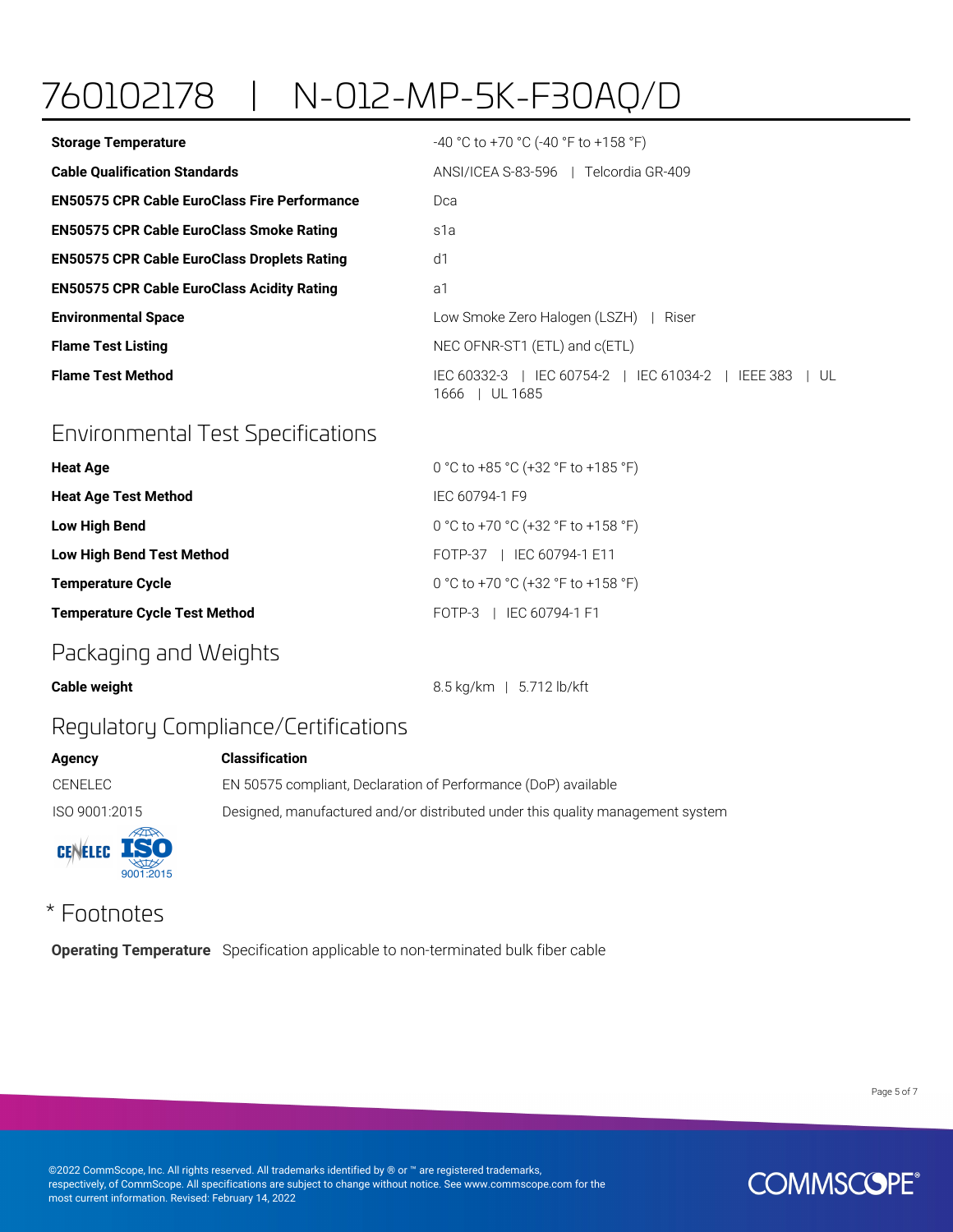### MPO12, ULTRA LOW LOSS, MALE, OM3/4, AQUA, 3mm

#### Product Classification

| <b>Regional Availability</b>              | Australia/New Zealand   EMEA   Latin America   North America<br>Asia |
|-------------------------------------------|----------------------------------------------------------------------|
| <b>Portfolio</b>                          | CommScope®                                                           |
| <b>Product Type</b>                       | Fiber connector                                                      |
| <b>Product Brand</b>                      | LazrSPEED®                                                           |
| <b>General Specifications</b>             |                                                                      |
| Color                                     | Aqua                                                                 |
| Color, boot                               | Black                                                                |
| <b>Ferrule Geometry</b>                   | Flat                                                                 |
| Interface                                 | MPO Male                                                             |
| <b>Interface Feature</b>                  | Standard                                                             |
| <b>Total Fiber Count</b>                  | 12                                                                   |
| Dimensions                                |                                                                      |
| Length                                    | 60.1 mm   2.366 in                                                   |
| <b>Compatible Cable Diameter</b>          | 3 mm   0.118 in                                                      |
| <b>Material Specifications</b>            |                                                                      |
| <b>Ferrule Material</b>                   | Polymer                                                              |
| <b>Mechanical Specifications</b>          |                                                                      |
| <b>Cable Retention Strength, maximum</b>  | 11.24 lb @ 0 °                                                       |
| <b>Optical Specifications</b>             |                                                                      |
| <b>Fiber Mode</b>                         | Multimode                                                            |
| <b>Fiber Type</b>                         | OM3   OM4                                                            |
| <b>Insertion Loss Change, mating</b>      | 0.3 dB                                                               |
| <b>Optical Components Standard</b>        | ANSI/TIA-568-C.3                                                     |
| <b>Insertion Loss Change, temperature</b> | 0.3 dB                                                               |
| <b>Insertion Loss, maximum</b>            | 0.2 dB                                                               |
| Return Loss, minimum                      | 27dB                                                                 |

Page 6 of 7

©2022 CommScope, Inc. All rights reserved. All trademarks identified by ® or ™ are registered trademarks, respectively, of CommScope. All specifications are subject to change without notice. See www.commscope.com for the most current information. Revised: March 7, 2022